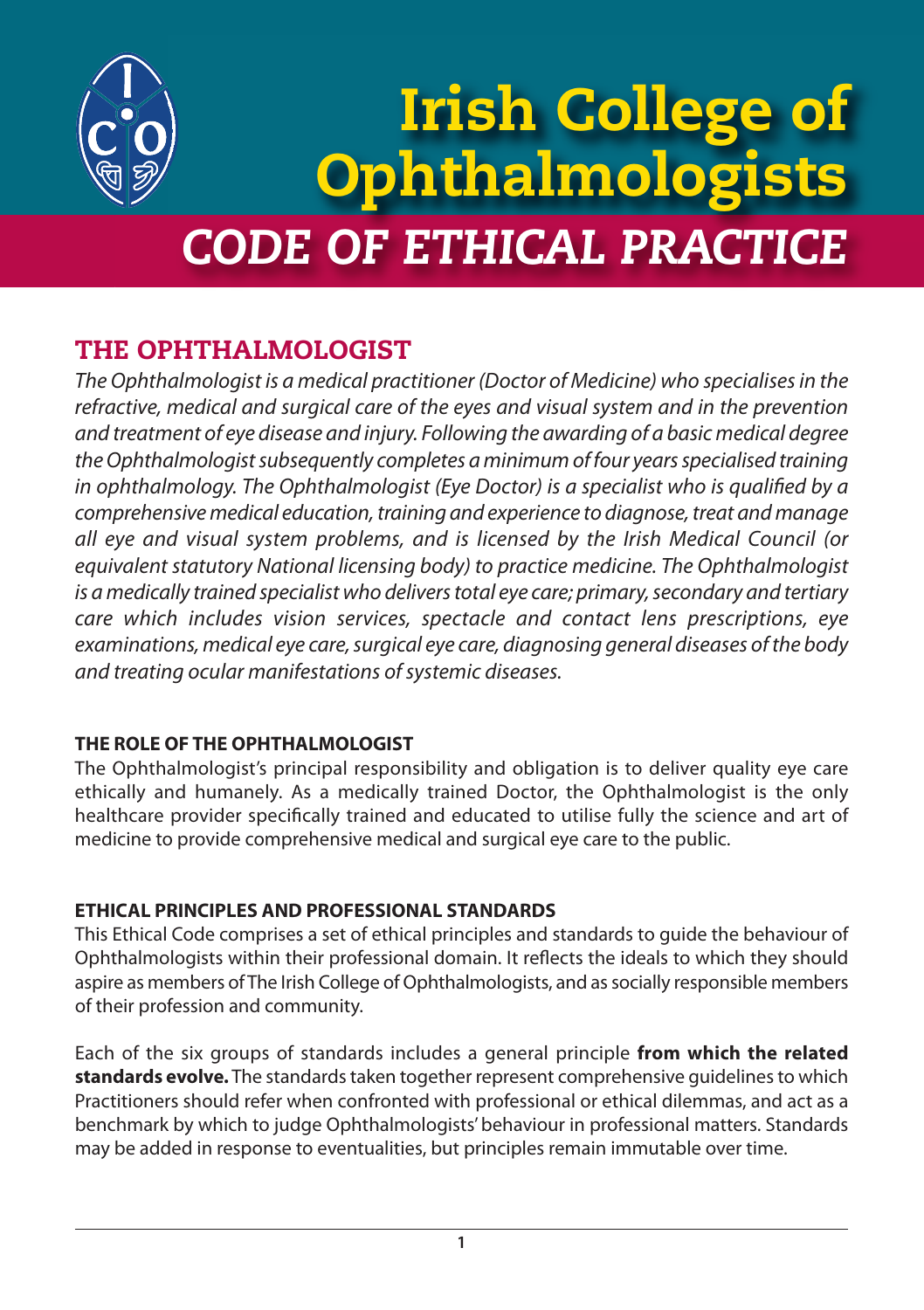# **1. PATIENT CARE STANDARDS**

# **1.1 General Principle**

The Ophthalmologist ought to ensure that patients are treated with dignity, honesty and integrity, and act in the best interests of the patient at all times.

## **1.2 Standards**

The Ophthalmologist ought to:

- Put respect for the patient's life above all other considerations.
- Provide prompt help to persons whose life or health is endangered by disease or accident.
- Treat all patients without prejudice based on race, religion, gender or other factors.
- Administer to patients in material need without thought of recompense.
- Treat the patient with consideration and respect.
- Ensure the privacy of the patient, and maintain confidentiality in all aspects of the patient's treatment.
- Obtain the informed consent of the patient for all interventions.
- Provide the patient with truthful, accurate information about their state of health.

# **1.2.1 Advertisement in Ophthalmology**

Doctors can announce their service to their actual and potential patients as well as their own colleagues.

Advertisement:

- Should not be aimed exclusively at marketing.
- Should not be self-laudatory.
- Should not include critiques of other techniques, equipment or colleagues.

# **2. PROFESSIONAL PRACTICE STANDARDS**

## **2.1 General Principle**

The Ophthalmologist ought to ensure that ophthalmic care is of the highest quality possible.

# **2.2 Standards**

The Ophthalmologist ought to:

- Provide quality pre-operative evaluation.
- Perform only those procedures in which he/she is competent by reason of specific training or experience, or is assisted by one who is.
- Provide quality post-operative care.
- If the Ophthalmologist is not available for any reason, he/she should provide the patient with appropriate cover, of a similar level of professional expertise, with the consent in advance of surgery of both the patient and the person selected to provide that care. A thorough handover is expected.
- Ought not delegate to an Auxiliary those aspects of eye care within the unique competence of the Ophthalmologist. When other aspects of eye care for which the Ophthalmologist is responsible are delegated to an Auxiliary, the Auxiliary must be qualified and adequately supervised.
- Maintain competence in technical ability, medical knowledge and professionalism, keeping abreast of developments in ophthalmic practice.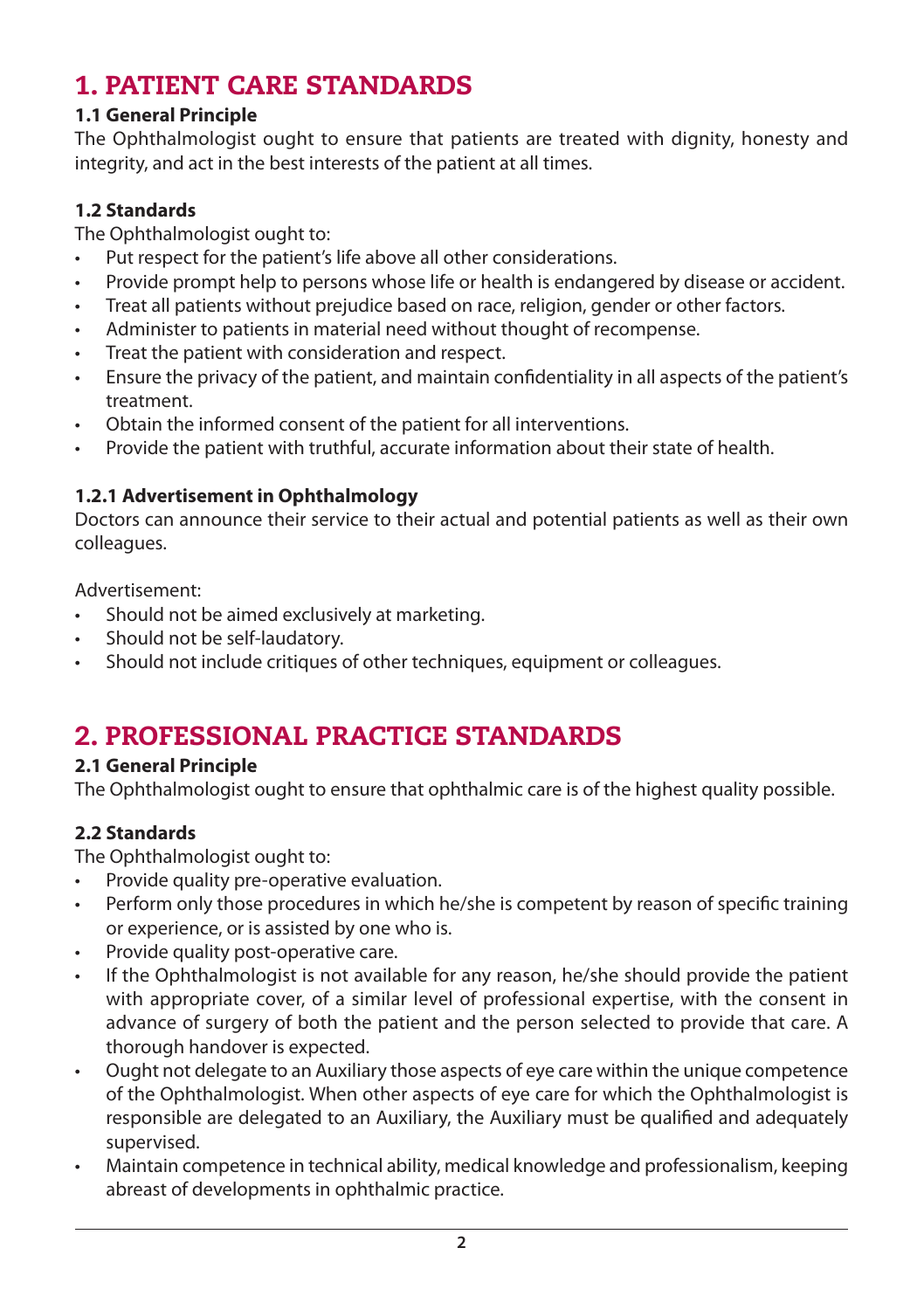- Refrain from misrepresentation of credentials, training, experience or ability.
- Maintain registration with the national statutory regulatory body, ensuring that practice is within the scope of accepted national specialist practice
- Find the best quality care for the patient's condition, including appropriate referrals as required by the condition.
- Maintain accurate records of relevant information about the patient and their state of health.
- Be appropriately dressed to meet the requirements for hygiene and courtesy.
- Respect laws and ethical guidelines on the use of donated human tissue.
- Respect local variations in medical practice and customs, provided these do not contravene the ethical standards.
- Refrain or withdraw from engaging in any form of clinical practice that might be compromised by the patient's mental, emotional or physical impairment.
- Take corrective action when aware that an impaired Ophthalmologist has not ceased inappropriate behaviour, including notifying the appropriate authorities.

# **3. PROFESSIONAL COMMUNITY STANDARDS**

# **3.1 General Principle**

The Ophthalmologist ought to be a responsible member of The Irish College of Ophthalmologists by maintaining standards and avoiding conduct that would bring the ICO and its members into disrepute.

## **3.2 Standards**

The Ophthalmologist ought to:

- Treat colleagues with respect.
- Maintain respectful professional dialogue, conducted in a manner that advances the best interests of the patient, including the sharing of relevant information.
- Provide help to colleagues in cases where professional standards of care are below standard guidelines.
- Respect the interest of the referring Physician when asked for consultation or second opinion.
- Refrain from acting as an expert witness in legal cases, unless one can do so in an objective manner without bias and without influence of non-medical factors (e.g. financial inducements or solicitation).

# **4. RESEARCH STANDARDS**

## **4.1 General Principle**

Ophthalmologists should be conscious of and observe the ethical, legal and scientific criteria for medical research.

# **4.2 Standards**

The Ophthalmologist ought to:

- Observe appropriate review of mechanisms for clinical research.
- Inform research subjects of the nature of the investigation, and obtain special informed consent.
- Refrain from representing another's work as their own.
- Report research accurately and manage potential conflict of interests.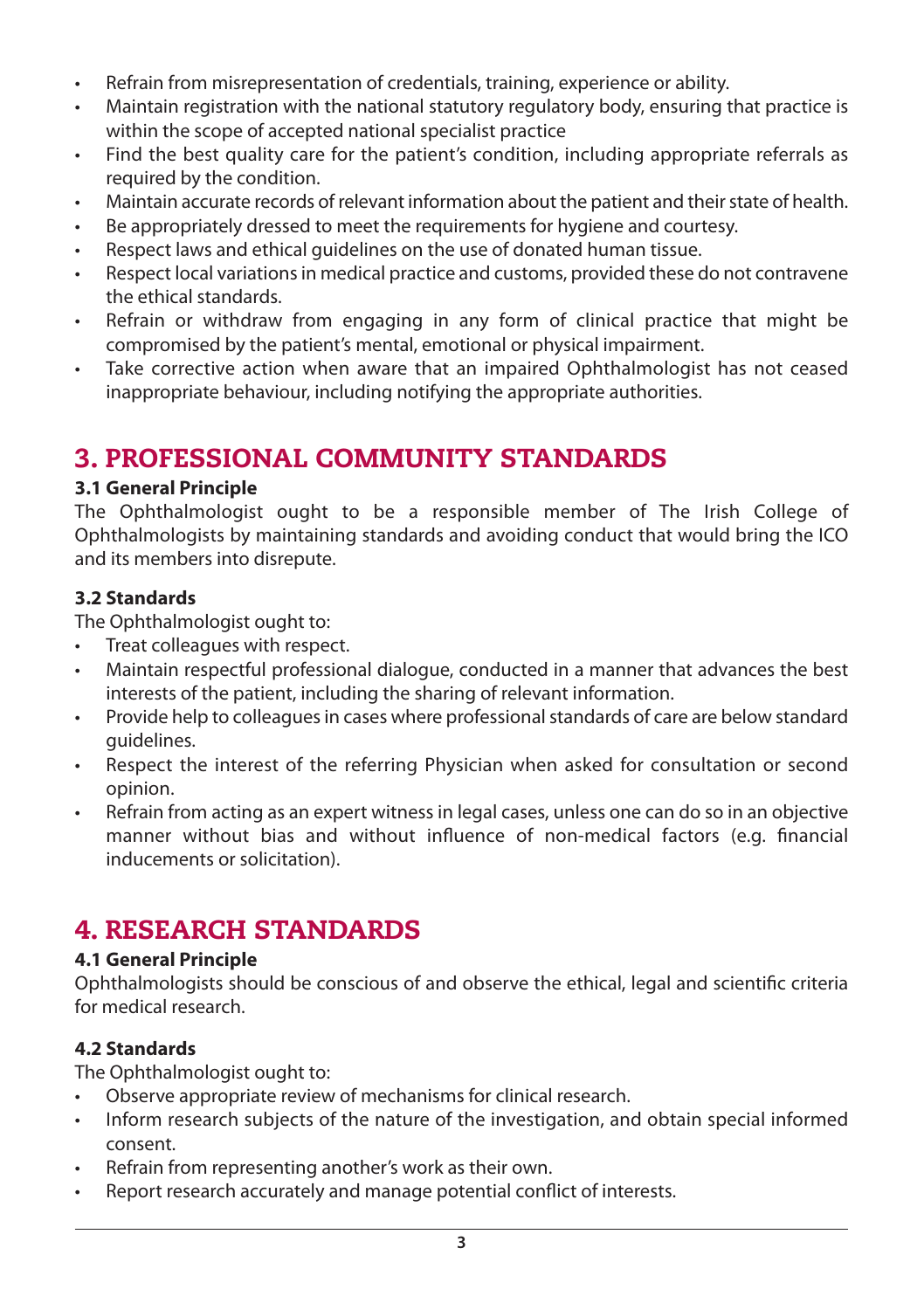# **5. SOCIAL STANDARDS**

# **5.1 General Principle**

The Ophthalmologist ought to ensure that communications to the public reflect their social responsibilities, and reflect the highest level of probity.

# **5.2 Standards**

The Ophthalmologist ought to:

- Communicate accurately with the public.
- Refrain from misrepresentation of credentials, training, experience or ability.
- Refrain from providing false, deceptive or misleading information.
- Refrain from misleading through omission of material information.
- Refrain from appealing to an individual's anxiety in an unfair way for self-benefit.

# **6. COMMERCIAL STANDARDS**

# **6.1 General Principle**

The Ophthalmologist ought to ensure that fees for ophthalmologic services do not exploit patients or others who pay for the services, that economic and non-economic conflicts of interests do not interfere with the delivery of the highest quality care, and that the advertising of services reflects information and not commercial criteria.

# **6.2 Standards**

The Physician should:

- Recommend only those tests, devices, drugs or procedures that advance the best interest of the patient.
- Not withhold necessary care to a patient's detriment and for the Physician's financial advantage.
- Refrain from prescribing unnecessary tests, devices, drugs or procedures.
- Disclose fees without misrepresentation, including future costs to be incurred as part of treatment.
- Refrain from misrepresenting services, or the charges made for services.
- Provide clear and sufficient information about the availability and type of services offered, without competing on a commercial basis.

Adapted from The Ethical Code of the International Council of Ophthalmology, The Code of Ethics of the American Academy of Ophthalmology and the draft European Standard Aesthetic Surgery Services prEN16372.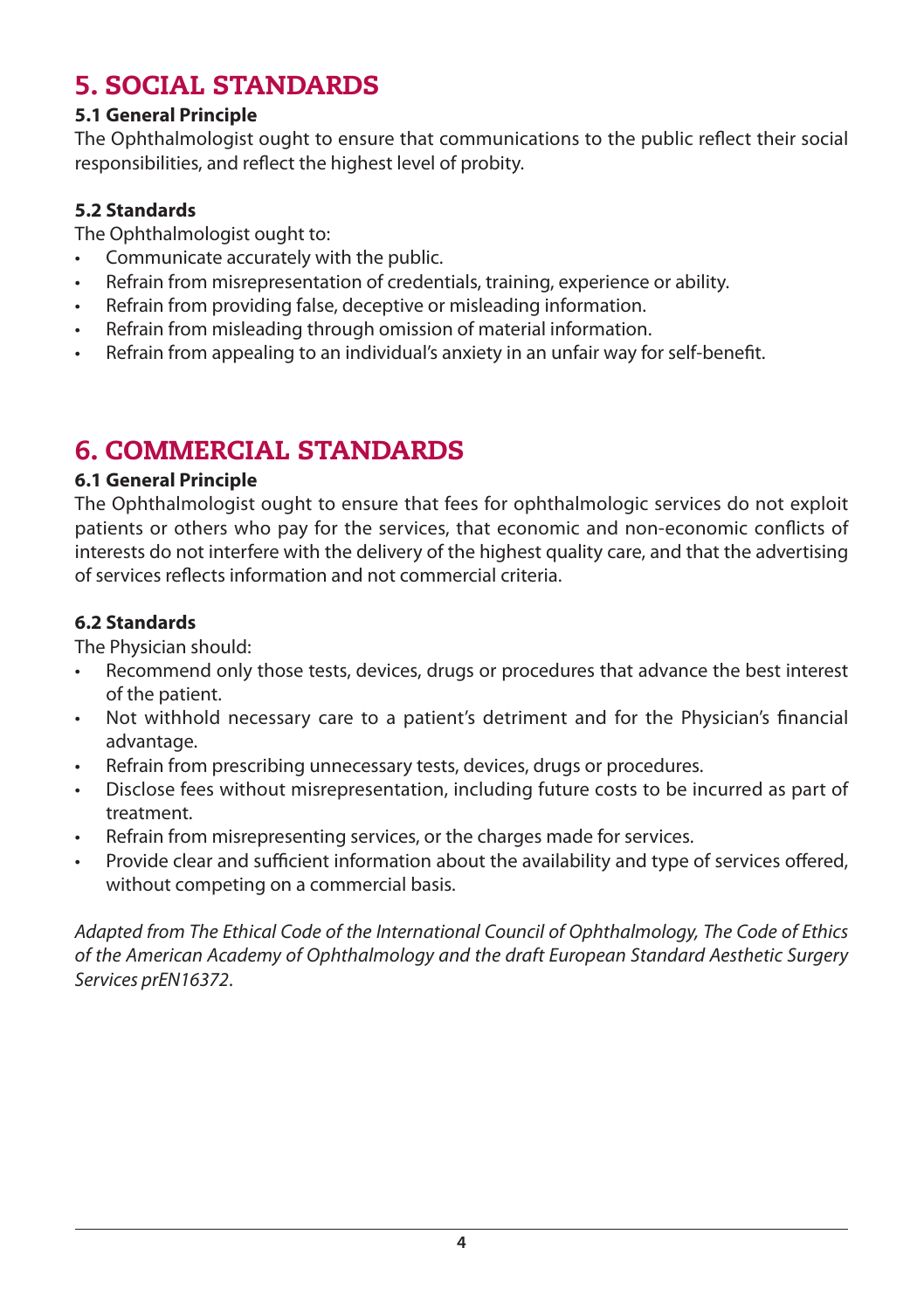# **GLOSSARY**

## **OPHTHALMOLOGIST**

The Ophthalmologist is a medical practitioner (Doctor of Medicine) who specialises in the refractive, medical and surgical care of the eyes and visual system and in the prevention and treatment of eye disease and injury. Following the awarding of a basic medical degree the Ophthalmologist subsequently completes a minimum of four years specialised training in ophthalmology. The Ophthalmologist (Eye Doctor) is a specialist who is qualified by a comprehensive medical education, training and experience to diagnose, treat and manage all eye and visual system problems, and is licensed by the Irish Medical Council (or equivalent statutory National licensing body) to practice medicine. The Ophthalmologist is a medically trained specialist who delivers total eye care; primary, secondary and tertiary care which includes vision services, spectacle and contact lens prescriptions, eye examinations, medical eye care, surgical eye care, diagnosing general diseases of the body and treating ocular manifestations of systemic diseases.

## **DOCTOR OF MEDICINE**

A person who has received the degree of Doctor of Medicine following successful completion of a prescribed course of study in medicine and surgery at an accredited School of Medicine.

## **PROFESSION OF MEDICINE**

The art and science of maintaining individual and community health; recognising, understanding, preventing, diagnosing, alleviating, managing and treating disease, injury, disorder and deformity in all their relations that effect the human body in general, including surgery.

## **MEDICAL MANAGEMENT ANDTREATMENT**

The provision of diagnostic and therapeutic services by a Doctor of Medicine to a person with a disease, injury, disorder or deformity.

#### **SURGERY**

The branch of medicine that treats diseases, injuries, deformities and cosmetic appearance by any method of surgical treatment to repair, remove, disrupt, coagulate or otherwise physically alter biological tissue for the treatment of disease, injury, deformity or cosmetic problems.

#### **OPTOMETRIST**

A limited-license health service provider who is involved primarily with refractive problems. Optometrists are specifically educated and trained by an accredited optometry college on a four year course, but they do not attend Medical School. They are licensed to examine the eyes, determine the presence of refractive problems, corrective refractive problems with glasses or contact lenses and to detect limited ophthalmic medical eye disease.

## **ORTHOPTIST**

An Orthoptist is an allied health professional involved in the assessment, diagnosis, and management of disorders of the eyes, extra-ocular muscles and vision. Orthoptists are an important part of the eye care team and work in close association with ophthalmologists, usually in a hospital based setting. They are involved in many areas of care, including paediatrics, neurology, community services, rehabilitation, geriatrics, neonatology and ophthalmic technology.